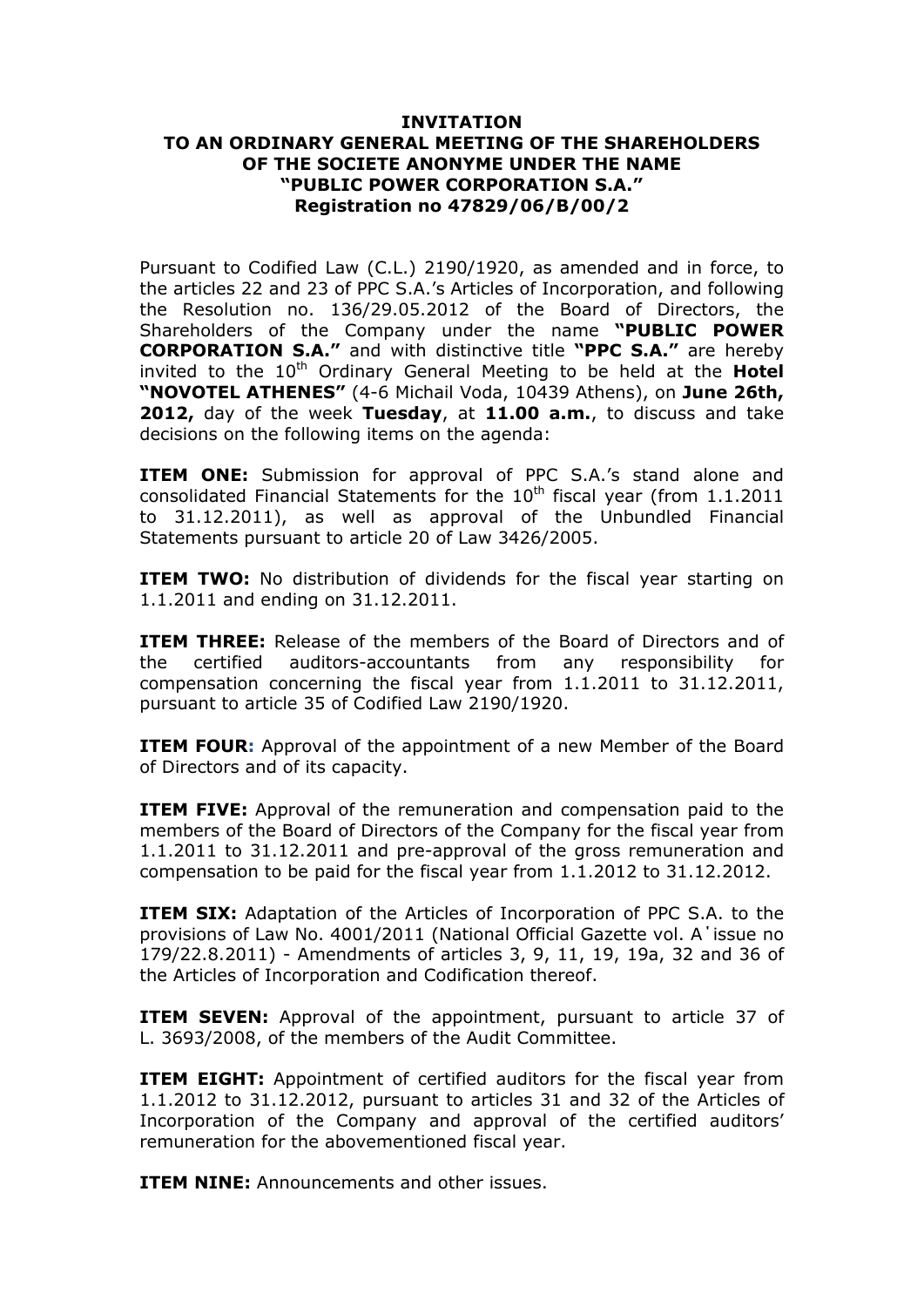## **PARTICIPATION RIGHT IN THE GENERAL MEETING**

In this Ordinary General Meeting (OGM), the Shareholders with right to participate and vote are those, who will be registered at the beginning of June the 21<sup>st</sup>, 2012, day of the week Thursday, that is the  $(5^{\text{th}})$  day prior to the OGM date - Record Date, in PPC S.A. Shareholders' registry, which is electronically kept at the Company "Hellenic Exchanges S.A. Holding, Clearing, Settlement & Registry" (Hellenic Exchanges SA – EXAE), without share blocking required. Every ordinary share has the right of one vote. Shareholders' capacity is evidenced by providing a pertinent written certification by the above mentioned institution, or alternatively, via direct online connection of the Company with the registry of the latter. Shareholders' capacity must be effective at the beginning of June the  $21^{st}$ , 2012, day of the week Thursday (Record Date) and the pertinent written certification or the electronic verification with respect to the Shareholders' capacity must be received by the Company the latest until June the  $23^{rd}$ , 2011, day of the week Saturday, that is, the  $(3^{rd})$  day prior to the OGM date. As regards the Company, participation and voting right at the OGM is attributed only to those regarded as shareholder at the aforementioned Record Date. In case of non compliance with the provisions of article 28a of C.L. 2190/1920, as in force, such Shareholder may participate in the OGM only following permission of the latter.

# PROCEDURE FOR THE EXERCISE OF VOTING RIGHT BY PROXY

The Shareholders who wish to participate in the Ordinary General Meeting (OGM) by proxy/ies representative/es, must send the pertinent proxy holder authorisation form (Power of Attorney), which is available on the company's website [www.dei.gr](http://www.dei.gr/), to the Company's Corporate Announcements and Shareholders Services Unit (30, Chalkokondili Street, Athens 104 32,  $5^{\text{th}}$  floor, office 515), no later than June the 23<sup>rd</sup>, 2012, day of the week Saturday, that is the  $(3^{rd})$  day prior to the date of the General Meeting.

Each shareholder may appoint up to three (3) proxy holders/representatives. However, if a shareholder holds shares of the company appearing in more than one securities account, the above limitation shall not prevent such shareholder from appointing separate proxy holders/representatives for the companies appearing in each securities account, as regards the General Meeting.

A proxy holder/representative acting on behalf of several shareholders may cast votes differently for each shareholder. The proxy holder/representative is obliged to disclose to the Company, before the commencement of the General Meeting, any fact which might be useful to the shareholders in assessing whether the proxy holder/representative might pursue interests other than the interest of the represented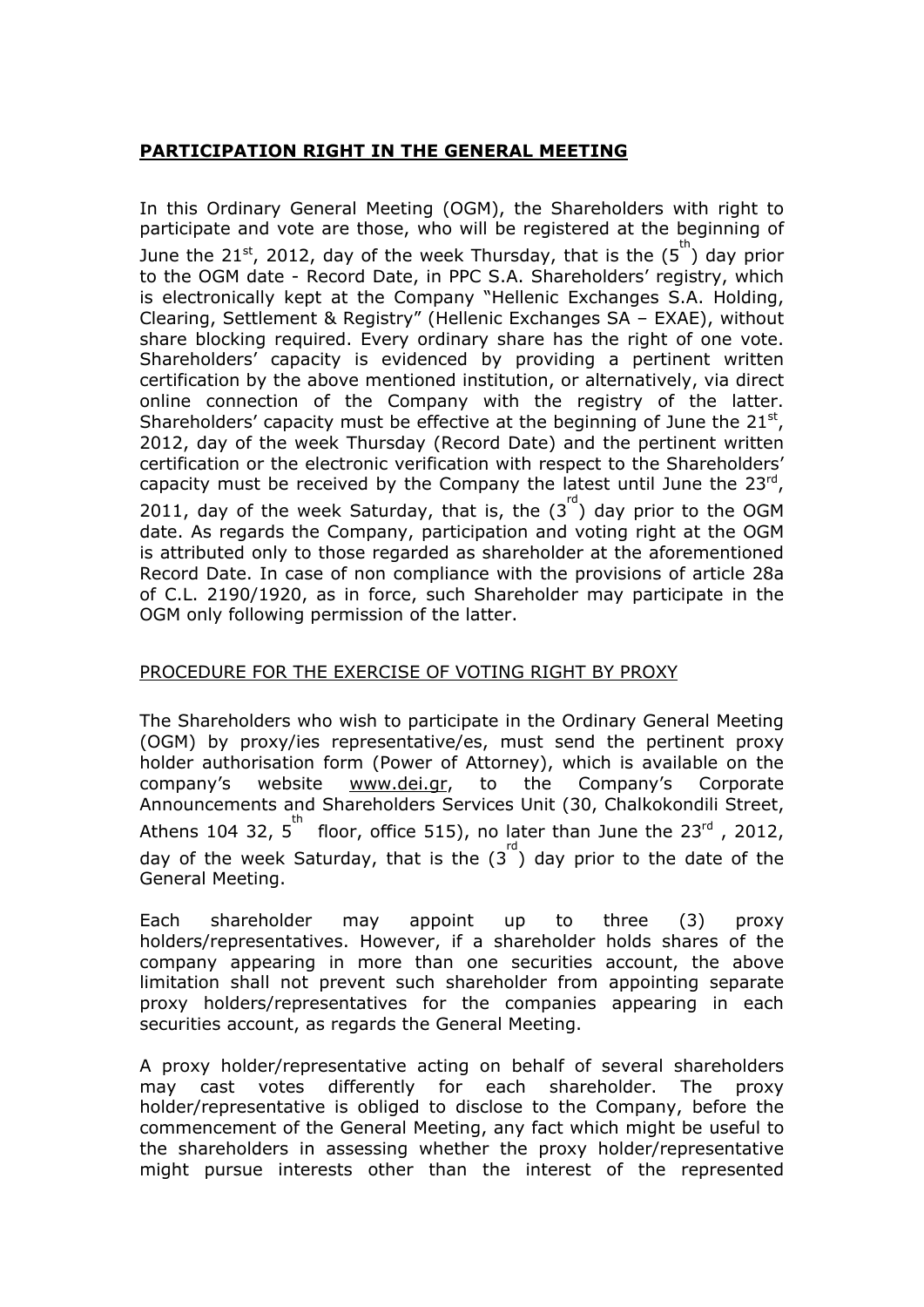shareholder. A conflict of interest within this context may in particular arise where the proxy holder/representative:

a) is a controlling shareholder of the Company, or is another entity controlled by such shareholder;

b) is a member of the Board of Directors or the management of the Company, or of a controlling shareholder or an entity controlled by such shareholder;

c) is an employee or an auditor of the Company, or of a controlling shareholder or an entity controlled by such shareholder;

d) is a spouse or close relative (of  $1<sup>st</sup>$  degree) with a natural person referred to in the above items a) to c).

The appointment and the revocation of appointment of a shareholder's proxy holder/representative shall be made in writing and shall be notified to the Company at least three (3) days prior to the date of the General Meeting.

The shareholders are requested to ensure the successful dispatch of the proxy holder authorisation form [power of attorney] and receipt thereof by the Company, by calling at the following numbers: +30 210 52 30 951, +30 210 52 93 268, +30 210 52 93 245.

In order to attend the General Meeting any shareholder/representative shall present an ID card. In case that the shareholder is a legal entity and has not appointed in accordance with the aforementioned procedure a proxy holder/s-representative/s, then the legal representative of such shareholder shall also present his/her legalization documents, in order to attend the General Meeting.

## SHAREHOLDERS' MINORITY RIGHTS

With respect to the aforementioned OGM, the Shareholders have also the following rights, which can be exercised within the following deadlines per right:

(a) Shareholders representing at least one twentieth (1/20) of the paid-up share capital may request from the Board of Directors to include in the Annual General Meeting's Agenda additional items, provided that the relevant request is communicated to the Board of Directors at least fifteen (15) days prior to the OGM. The said request must be accompanied by a written justification or a draft resolution for approval by the OGM.

(b) Shareholders representing at least one twentieth (1/20) of the paid-up share capital may request from the Board of Directors to upload to the Company's website (www.dei.gr), at least six (6) days prior to the OGM date, draft resolutions for the items included in the initial or revised OGM agenda, provided that the relevant request is communicated to the Board of Directors at least seven (7) days prior to the OGM date.

(c) Following a request of shareholders communicated to the Company at least five (5) full days prior to OGM date, the Board of Directors must provide to the OGM the requested specific information with respect to Company's business, to the extent that these are useful for the actual